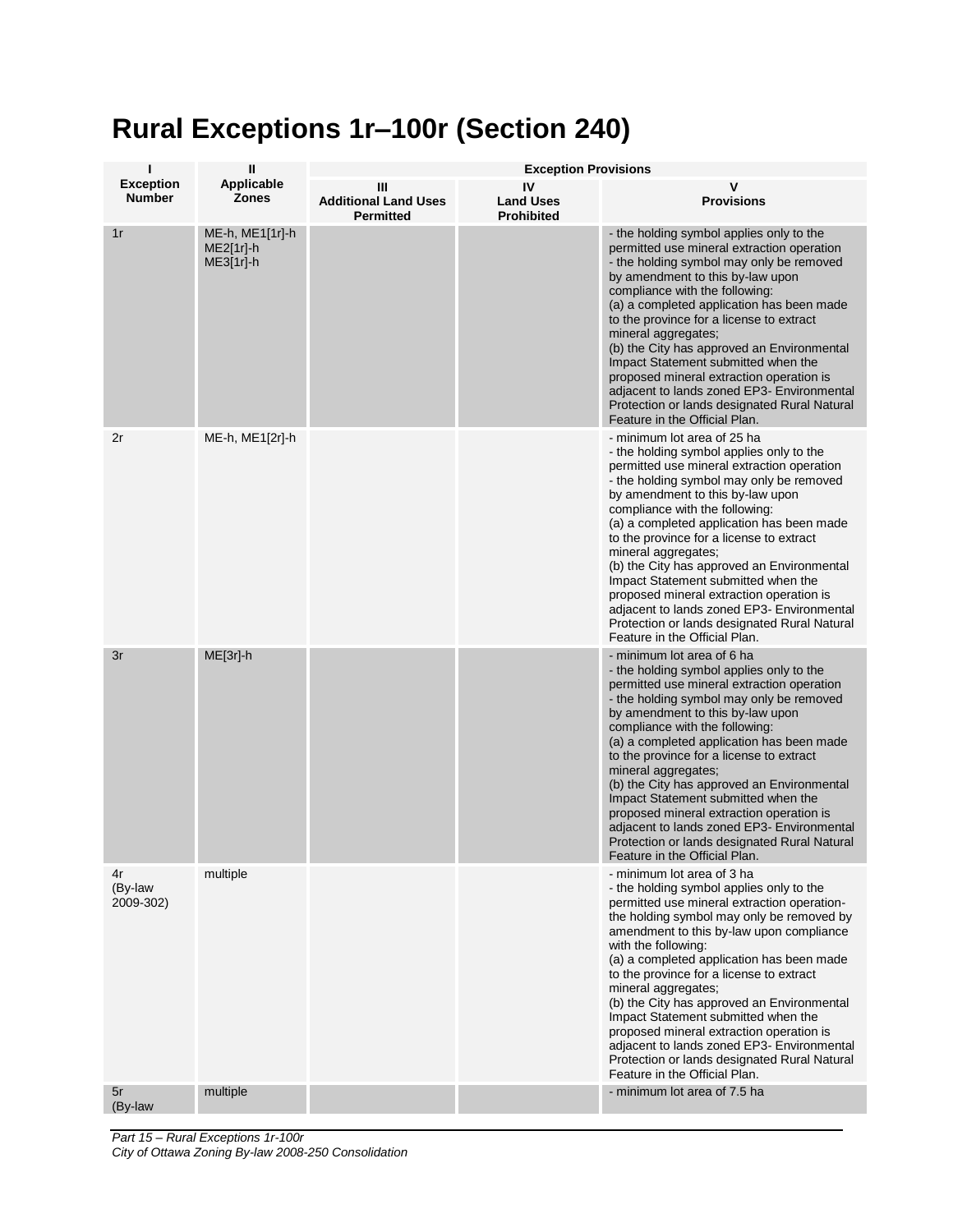| $\mathbf{I}$                      | Ш                          | <b>Exception Provisions</b>                                |                                             |                                                                                                                                                                                                                                                                                                   |  |
|-----------------------------------|----------------------------|------------------------------------------------------------|---------------------------------------------|---------------------------------------------------------------------------------------------------------------------------------------------------------------------------------------------------------------------------------------------------------------------------------------------------|--|
| <b>Exception</b><br><b>Number</b> | Applicable<br><b>Zones</b> | Ш<br><b>Additional Land Uses</b><br><b>Permitted</b>       | IV<br><b>Land Uses</b><br><b>Prohibited</b> | <b>Provisions</b>                                                                                                                                                                                                                                                                                 |  |
| 2009-302)                         |                            |                                                            |                                             |                                                                                                                                                                                                                                                                                                   |  |
| 6r<br>(By-law<br>2009-302)        | multiple                   |                                                            |                                             | - minimum lot area of 6 ha                                                                                                                                                                                                                                                                        |  |
| 7r<br>(By-law<br>2009-302)        | multiple                   |                                                            |                                             | - minimum lot area of 3.5 ha                                                                                                                                                                                                                                                                      |  |
| 8r<br>(By-law<br>2009-302)        | multiple                   |                                                            |                                             | - minimum lot area of 2 ha                                                                                                                                                                                                                                                                        |  |
| 9r<br>(By-law<br>2009-302)        | multiple                   |                                                            |                                             | - minimum lot area of 1.5 ha                                                                                                                                                                                                                                                                      |  |
| 10r                               | RR3[10r]                   |                                                            |                                             | - minimum lot area of 1.2 ha<br>- maximum building height of 10 m                                                                                                                                                                                                                                 |  |
| 11r<br>(By-law<br>2009-302)       | multiple                   |                                                            |                                             | - minimum lot area of 1 ha                                                                                                                                                                                                                                                                        |  |
| 12r<br>(By-law<br>2009-302)       | multiple                   |                                                            |                                             | - minimum lot area of 7,000 $m2$                                                                                                                                                                                                                                                                  |  |
| 13r<br>(By-law<br>2009-302)       | multiple                   |                                                            |                                             | - minimum lot area of 6,000 $m2$                                                                                                                                                                                                                                                                  |  |
| 14r<br>(By-law<br>2009-302)       | multiple                   |                                                            |                                             | - minimum lot area of 5,000 $m2$                                                                                                                                                                                                                                                                  |  |
| 15r<br>(By-law<br>2009-302)       | multiple                   |                                                            |                                             | - minimum lot area of 3,500 $m2$                                                                                                                                                                                                                                                                  |  |
| 16r<br>(By-law<br>2009-302)       | multiple                   |                                                            |                                             | - minimum lot area of 1,800 $m2$                                                                                                                                                                                                                                                                  |  |
| 17r                               | RI8 [17r]                  |                                                            |                                             | - minimum lot area of 850 $m2$<br>- minimum lot width of 20 m                                                                                                                                                                                                                                     |  |
| 18r<br>(By-law<br>2009-302)       | multiple                   |                                                            |                                             | - minimum lot width of 30 m                                                                                                                                                                                                                                                                       |  |
| 19r<br>(By-law<br>2009-302)       | multiple                   |                                                            |                                             | - despite Section 59 - Frontage on a Public<br>Street, development of the subject land is<br>permitted<br>- required yard setbacks are determined by<br>considering the lot line closest or parallel to<br>the nearest street, or to an access lane in<br>front of the lot, as the front lot line |  |
| 20r<br>(By-law<br>2009-302)       | multiple                   | - dwelling unit                                            |                                             |                                                                                                                                                                                                                                                                                                   |  |
| 21r<br>(By-law<br>2009-302)       | multiple                   | - detached dwelling                                        |                                             | - the detached dwelling must be accessory to<br>a permitted use                                                                                                                                                                                                                                   |  |
| 22r<br>(By-law<br>2009-302)       | multiple                   | - detached dwelling                                        |                                             |                                                                                                                                                                                                                                                                                                   |  |
| 23r                               | RG[23r]                    | - dwelling unit                                            |                                             | - the dwelling unit must be accessory to a<br>permitted use                                                                                                                                                                                                                                       |  |
| 24r                               | EP3[24r]                   | - agricultural use limited<br>to maple syrup<br>production |                                             |                                                                                                                                                                                                                                                                                                   |  |
| 25r                               | RR11[25r]                  | - duplex dwelling                                          |                                             | - minimum lot width 9 m                                                                                                                                                                                                                                                                           |  |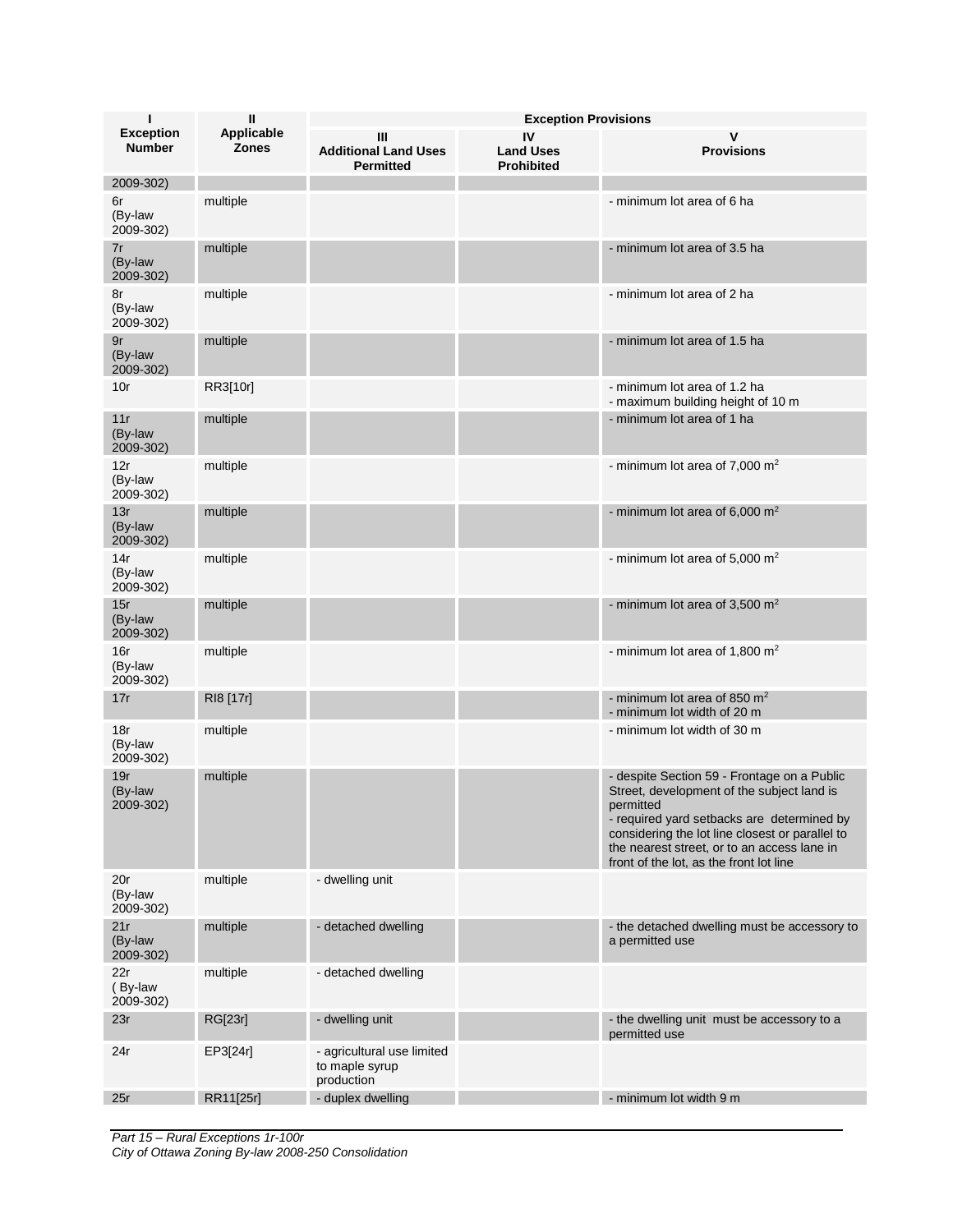| ı                                 | $\mathbf{I}$               | <b>Exception Provisions</b>                                                                                                                                                                                                          |                                                                                                                                                               |                                                                                                                                                                                                                                                                  |  |
|-----------------------------------|----------------------------|--------------------------------------------------------------------------------------------------------------------------------------------------------------------------------------------------------------------------------------|---------------------------------------------------------------------------------------------------------------------------------------------------------------|------------------------------------------------------------------------------------------------------------------------------------------------------------------------------------------------------------------------------------------------------------------|--|
| <b>Exception</b><br><b>Number</b> | Applicable<br><b>Zones</b> | Ш<br><b>Additional Land Uses</b><br><b>Permitted</b>                                                                                                                                                                                 | IV<br><b>Land Uses</b><br><b>Prohibited</b>                                                                                                                   | <b>Provisions</b>                                                                                                                                                                                                                                                |  |
|                                   |                            | - linked-detached<br>dwelling<br>- semi-detached<br>dwelling                                                                                                                                                                         |                                                                                                                                                               | - minimum lot area 270 $m2$<br>- minimum front yard setback and corner<br>side yard setback 5 m<br>- minimum rear yard setback 7 m<br>- minimum interior side yard setback 1 m<br>- maximum lot coverage does not apply                                          |  |
| 26r<br>(By-law<br>2012-334)       | RR11[26r]                  | - duplex dwelling<br>- linked-detached<br>dwelling<br>- townhouse dwelling<br>- planned unit<br>development<br>- semi-detached<br>dwelling<br>- triplex                                                                              |                                                                                                                                                               | - minimum lot width 5 m<br>- minimum lot area 270 m <sup>2</sup><br>- minimum front yard setback 5 m<br>- corner side yard setback 3 m<br>- minimum rear yard setback 7 m<br>- minimum interior side yard setback 1.2 m<br>- maximum lot coverage does not apply |  |
| 27r                               | <b>RH</b> [27r]            | - agricultural use<br>- detached dwelling<br>- forestry operation<br>- home-based business                                                                                                                                           |                                                                                                                                                               |                                                                                                                                                                                                                                                                  |  |
| 28r                               | RH [28r]                   |                                                                                                                                                                                                                                      | all uses except for:<br>- heavy industrial use<br>limited to an abattoir<br>and associated<br>holding pens, feed<br>areas and bedding<br>areas<br>- warehouse |                                                                                                                                                                                                                                                                  |  |
| 29r                               | RH [29r]                   | - agricultural use<br>including a petting farm<br>- campground<br>- convenience store<br>- hotel<br>- park<br>- place of assembly<br>- recreational and<br>athletic facility<br>- restaurant, full-service<br>- restaurant, take-out |                                                                                                                                                               |                                                                                                                                                                                                                                                                  |  |
| 30r                               | AG [30r]                   | - light industrial use<br>limited to a wood<br>working shop                                                                                                                                                                          | all uses except for:<br>- dwelling unit                                                                                                                       | - the dwelling unit must be accessory to the<br>light industrial use                                                                                                                                                                                             |  |
| 31r                               | AG [31r]                   | - automobile body shop<br>- automobile service<br>station but with no sale<br>of fuel<br>- heavy equipment and<br>vehicle sales, rental<br>and servicing but<br>limited to the repair and<br>sales of farm<br>equipment              | all uses except for:<br>- detached dwelling<br>- home-based<br>business<br>- home-based daycare                                                               |                                                                                                                                                                                                                                                                  |  |
| 32r<br>(By-law<br>$2010-2)$       | <b>RU</b> [32r]            | - retail store but limited<br>to a butcher shop that<br>may include as an<br>accessory use the<br>slaughter of animals on<br>a small scale                                                                                           |                                                                                                                                                               | - minimum lot width: 44.0 metres                                                                                                                                                                                                                                 |  |
| 33r                               | RC2 [33r]                  | - dwelling unit<br>- secondary dwelling<br>unit                                                                                                                                                                                      |                                                                                                                                                               |                                                                                                                                                                                                                                                                  |  |
| 34r<br>(By-law<br>2015-190)       | RC3 [34r]                  | - convenience store<br>- retail store limited to:<br>a butcher shop; garden                                                                                                                                                          | all uses except for:<br>-animal care<br>establishment                                                                                                         |                                                                                                                                                                                                                                                                  |  |

*Part 15 – Rural Exceptions 1r-100r City of Ottawa Zoning By-law 2008-250 Consolidation*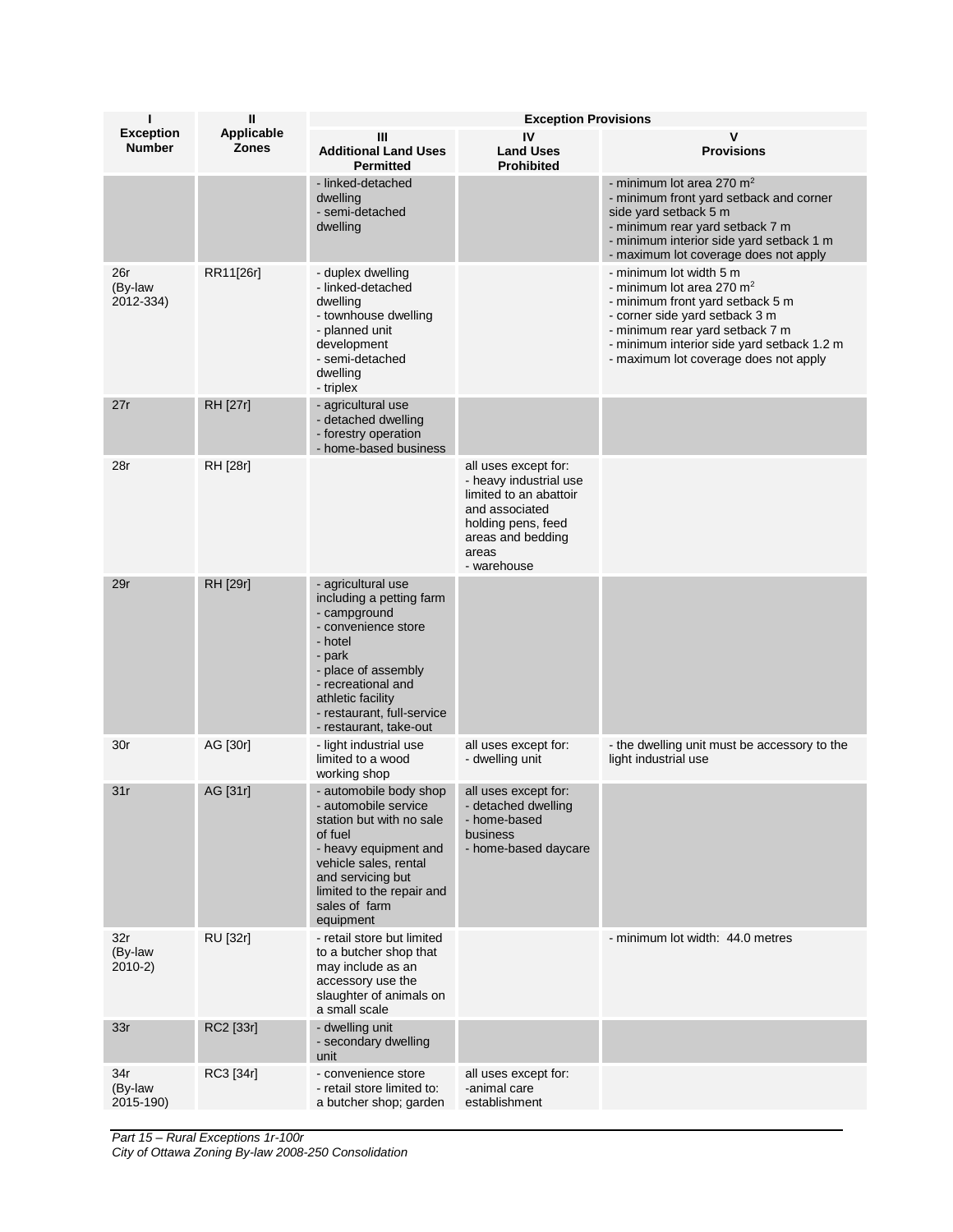| ı                                 | $\mathbf{H}$               | <b>Exception Provisions</b>                                                                                                                                                                                                      |                                                                                                                                                                                                                                                                                                             |                                                                                                                                                                                                                                                                                                                                        |  |
|-----------------------------------|----------------------------|----------------------------------------------------------------------------------------------------------------------------------------------------------------------------------------------------------------------------------|-------------------------------------------------------------------------------------------------------------------------------------------------------------------------------------------------------------------------------------------------------------------------------------------------------------|----------------------------------------------------------------------------------------------------------------------------------------------------------------------------------------------------------------------------------------------------------------------------------------------------------------------------------------|--|
| <b>Exception</b><br><b>Number</b> | Applicable<br><b>Zones</b> | Ш<br><b>Additional Land Uses</b><br><b>Permitted</b>                                                                                                                                                                             | IV<br><b>Land Uses</b><br><b>Prohibited</b>                                                                                                                                                                                                                                                                 | <b>Provisions</b>                                                                                                                                                                                                                                                                                                                      |  |
|                                   |                            | centre including a<br>nursery; farmer's<br>market; agricultural<br>supply establishment<br>including vehicle sales<br>and servicing; or a<br>livestock sales outlet<br>- light industrial use is<br>limited to a welding<br>shop | - animal hospital                                                                                                                                                                                                                                                                                           |                                                                                                                                                                                                                                                                                                                                        |  |
| 35r<br>(By-law<br>2012-207)       | RH [35r]                   | - office related to a<br>utility                                                                                                                                                                                                 | all uses except for:<br>- storage yard other<br>than salvage operation<br>or scrap yard<br>-light industrial use<br>limited to forestry<br>workshop<br>- warehouse limited to<br>the storage and<br>distribution of goods<br>and equipment related<br>to a utility<br>-the storage of hydro<br>transformers | -minimum front yard setback: 10 metres                                                                                                                                                                                                                                                                                                 |  |
| 36r                               | <b>RC</b> [36r]            |                                                                                                                                                                                                                                  | all uses except for:<br>- gas bar                                                                                                                                                                                                                                                                           |                                                                                                                                                                                                                                                                                                                                        |  |
| 37r                               | RC [37r]-h                 | interim permitted use:<br>- park                                                                                                                                                                                                 |                                                                                                                                                                                                                                                                                                             | - the use park is the only permitted use<br>pending lifting of the holding symbol<br>-the holding symbol may only be removed by<br>amendment to this by-law upon compliance<br>with the following:<br>1) approval of a site plan approval integrate<br>with lands to north-west,<br>2) approval of water and sewage disposal<br>system |  |
| 38r<br>(By-law<br>2009-302)       | multiple                   | - equestrian<br>establishment limited to<br>a stable and paddock                                                                                                                                                                 |                                                                                                                                                                                                                                                                                                             | - for the additional permitted land use only:<br>i) front and corner side yard setback: 45 m<br>for stable and 30 m for paddock<br>ii) interior side and rear yard setback for<br>stable 15 m                                                                                                                                          |  |
| 39r                               | RR3 [39r]                  | - equestrian<br>establishment limited to<br>a stable and paddock                                                                                                                                                                 |                                                                                                                                                                                                                                                                                                             | - minimum lot area of 1ha<br>- for the additional permitted land use only:<br>i) front and corner side yard setback: 45 m<br>for stable and 30 m for paddock<br>ii) interior side and rear yard setback for<br>stable 15 m                                                                                                             |  |
| 40r                               | RR3 [40r]                  | - equestrian<br>establishment limited to<br>a stable and paddock                                                                                                                                                                 |                                                                                                                                                                                                                                                                                                             | - minimum lot area of 2.9 ha<br>- for the additional permitted land use only:<br>i) front and corner side yard setback: 45 m<br>for stable and 30 m for paddock<br>ii) interior side yard setback for stable 15 m                                                                                                                      |  |
| 41r                               | O1, RR2 [41r]              | - equestrian<br>establishment limited to<br>a riding stable and<br>bridle paths                                                                                                                                                  |                                                                                                                                                                                                                                                                                                             |                                                                                                                                                                                                                                                                                                                                        |  |
| 42r<br>(By-law<br>$2011 - 75$     | <b>RU</b> [42r]            | - planned unit<br>development                                                                                                                                                                                                    |                                                                                                                                                                                                                                                                                                             | - despite Section 131, planned Unit<br>Development, the provisions of said section<br>do not apply and instead the provisions of<br>the RU zone apply with a maximum number<br>of four detached dwellings<br>-minimum lot width: 20 m                                                                                                  |  |
| 43r                               | RC2 [43r]                  | - recreational and<br>athletic facility limited to                                                                                                                                                                               |                                                                                                                                                                                                                                                                                                             |                                                                                                                                                                                                                                                                                                                                        |  |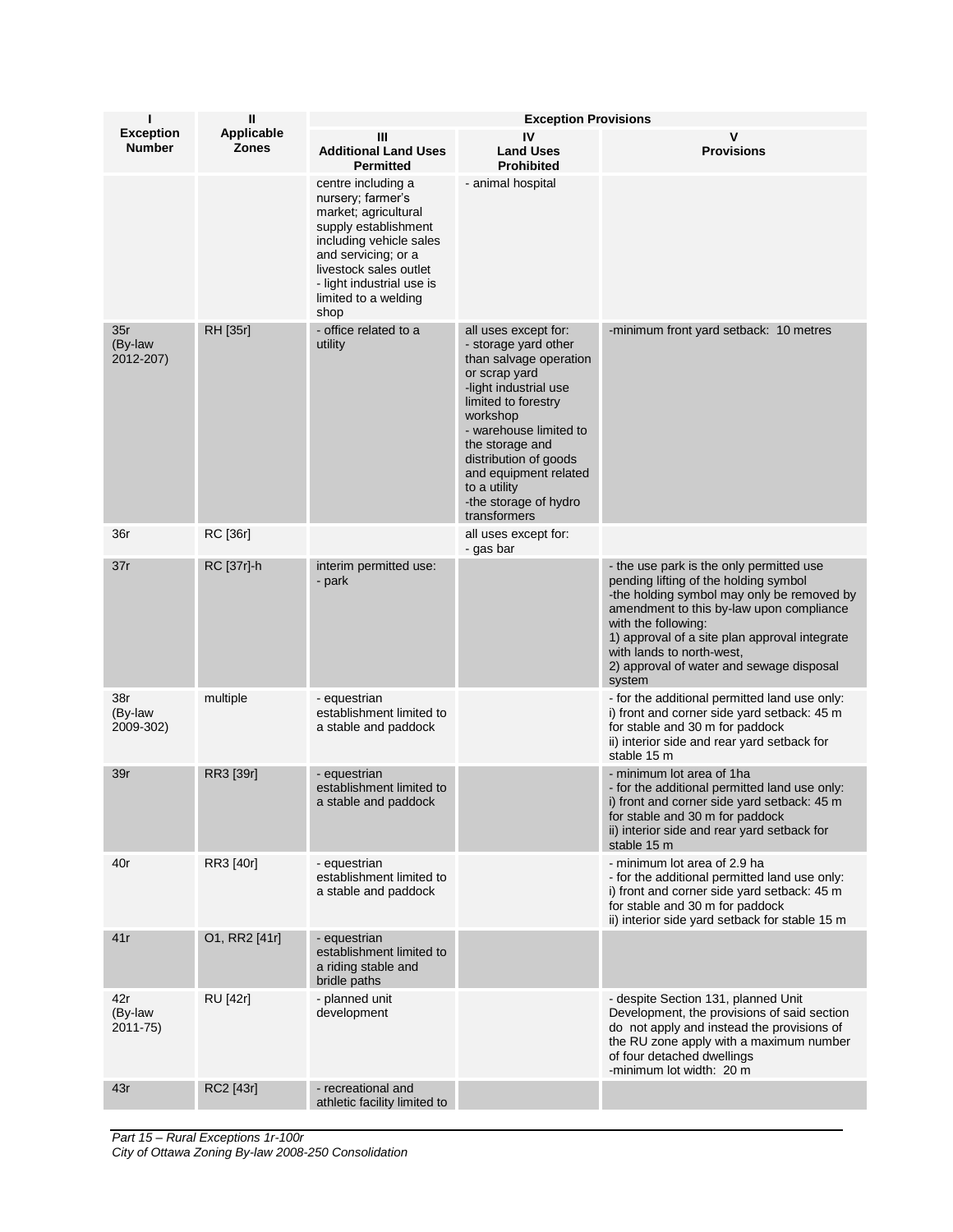| $\mathsf{II}$<br>ı<br><b>Exception Provisions</b> |                            |                                                                                   |                                                                                                                                                                                                                                                                                                                |                                                                                                                                                                       |
|---------------------------------------------------|----------------------------|-----------------------------------------------------------------------------------|----------------------------------------------------------------------------------------------------------------------------------------------------------------------------------------------------------------------------------------------------------------------------------------------------------------|-----------------------------------------------------------------------------------------------------------------------------------------------------------------------|
| <b>Exception</b><br><b>Number</b>                 | Applicable<br><b>Zones</b> | Ш<br><b>Additional Land Uses</b><br><b>Permitted</b>                              | IV<br><b>Land Uses</b><br><b>Prohibited</b>                                                                                                                                                                                                                                                                    | v<br><b>Provisions</b>                                                                                                                                                |
|                                                   |                            | a health club                                                                     |                                                                                                                                                                                                                                                                                                                |                                                                                                                                                                       |
| 44r<br>(By-law<br>2015-145)                       | RG1 [44r]                  |                                                                                   | all uses except for:<br>- light industrial use<br>-retail store limited to<br>the sale of<br>agricultural;,<br>construction,<br>gardening or<br>landscape related<br>products, equipment<br>or supplies<br>-service and repair<br>shop<br>-storage yard other<br>than a salvage or<br>scrap yard<br>-warehouse |                                                                                                                                                                       |
| 45r                                               | RG1 [45r]                  |                                                                                   | all uses except for:<br>- light industrial use<br>- storage yard is<br>limited to uses other<br>than a salvage<br>operation or scrap<br>yard<br>- warehouse                                                                                                                                                    |                                                                                                                                                                       |
| 46r                                               | RC [46r]                   | - place of worship<br>- day care                                                  |                                                                                                                                                                                                                                                                                                                |                                                                                                                                                                       |
| 47r                                               | <b>RC</b> [47r]            | - medical facility                                                                |                                                                                                                                                                                                                                                                                                                |                                                                                                                                                                       |
| 48r                                               | RC4 [48r]                  |                                                                                   | all uses except for:<br>- heavy equipment and<br>vehicle sales, rental<br>and servicing limited to<br>a farm implement<br>dealer<br>- retail store limited to<br>a farm supply dealer                                                                                                                          |                                                                                                                                                                       |
| 49r                                               | RC3 [49r]                  | - agricultural use limited<br>to a greenhouse<br>- detached dwelling              | all uses except for:<br>- automobile<br>dealership<br>- automobile service<br>station<br>- heavy equipment and<br>vehicle sales, rental<br>and servicing limited to<br>a farm implement sale<br>or repair establishment<br>- retail store limited to<br>a farm produce outlet                                  | - a maximum of 5 motor vehicles may be<br>sold from this site at one time                                                                                             |
| 50r                                               | EP3[50r]                   | - place of assembly<br>limited to a private or<br>commercial club<br>- restaurant |                                                                                                                                                                                                                                                                                                                |                                                                                                                                                                       |
| 51r                                               | RC [51r]                   |                                                                                   | all uses except for:<br>- automobile service<br>station                                                                                                                                                                                                                                                        |                                                                                                                                                                       |
| 52r                                               | RC [52r]                   | - office<br>- agricultural use limited<br>to a commercial worm<br>operation       |                                                                                                                                                                                                                                                                                                                | - the detached dwelling must be co-located<br>and integrated with an office<br>- the detached dwelling must be co-located<br>and integrated with the agricultural use |
| 53r<br>(By-law<br>2015-190)                       | RG [53r]                   | -animal care<br>establishment<br>- animal hospital<br>- detached dwelling         | all uses except for:<br>- light industrial use<br>limited to a shop for<br>the design and                                                                                                                                                                                                                      |                                                                                                                                                                       |

*Part 15 – Rural Exceptions 1r-100r City of Ottawa Zoning By-law 2008-250 Consolidation*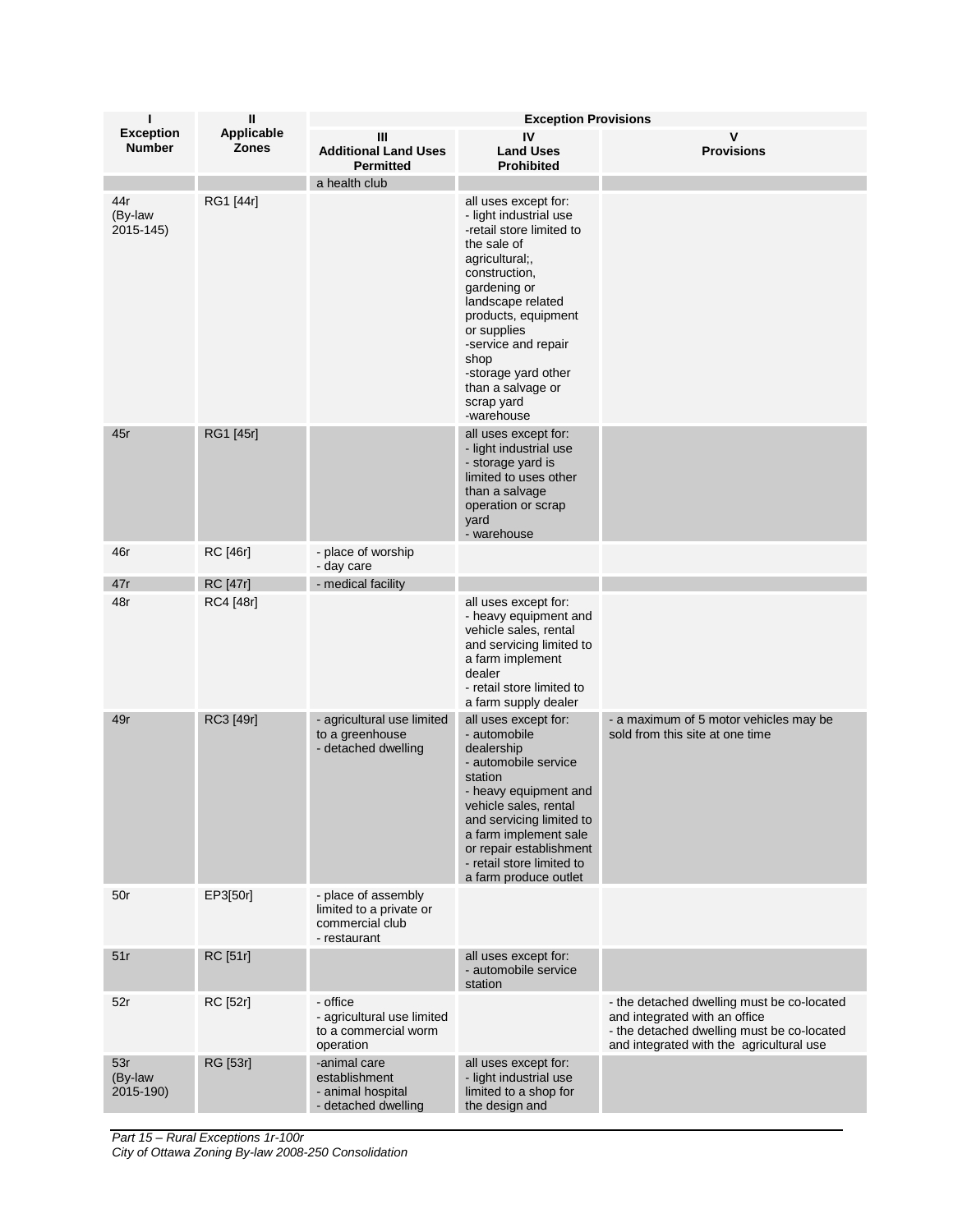| ī                                                                                          | Ш                                  | <b>Exception Provisions</b>                                                                                                                                               |                                                                                                                                                                                                                         |                                                                                                                                                                                                                                                                             |  |
|--------------------------------------------------------------------------------------------|------------------------------------|---------------------------------------------------------------------------------------------------------------------------------------------------------------------------|-------------------------------------------------------------------------------------------------------------------------------------------------------------------------------------------------------------------------|-----------------------------------------------------------------------------------------------------------------------------------------------------------------------------------------------------------------------------------------------------------------------------|--|
| <b>Exception</b><br><b>Number</b>                                                          | Applicable<br><b>Zones</b>         | Ш<br><b>Additional Land Uses</b><br><b>Permitted</b>                                                                                                                      | IV<br><b>Land Uses</b><br><b>Prohibited</b>                                                                                                                                                                             | <b>Provisions</b>                                                                                                                                                                                                                                                           |  |
|                                                                                            |                                    | - office                                                                                                                                                                  | assembly of exhaust<br>systems for<br>recreational vehicles<br>and farm equipment                                                                                                                                       |                                                                                                                                                                                                                                                                             |  |
| 54r<br>(OMB File<br>PL061156,<br>PL071242,<br>PL080512<br>issued on<br>October 17,<br>2008 | V1P[54r]<br>S <sub>2</sub> 39      |                                                                                                                                                                           |                                                                                                                                                                                                                         | -minimum side yard setback: 2.5m<br>-no storage of oil or any part of a septic<br>system is permitted in Area A of Schedule<br>239                                                                                                                                          |  |
| 55r                                                                                        | RC [55r]                           | - bed and breakfast<br>- day care<br>- park<br>- recreational and<br>athletic facility<br>- retail store-limited to<br>an antique store, craft<br>shop or farmer's market | all uses except for:<br>- restaurant                                                                                                                                                                                    | - the detached dwelling is not limited to being<br>accessory to a permitted use                                                                                                                                                                                             |  |
| 56r                                                                                        | RC [56r]                           | - place of assembly                                                                                                                                                       | all uses except for:<br>- campground limited<br>to a children's camp<br>- hotel                                                                                                                                         |                                                                                                                                                                                                                                                                             |  |
| 57r                                                                                        | RG1 [57r]                          | - agricultural use                                                                                                                                                        | all uses except for:<br>- storage yard limited<br>to a patrol yard<br>including a<br>maintenance garage                                                                                                                 |                                                                                                                                                                                                                                                                             |  |
| 58r                                                                                        | RC[58r],<br>RC3[58r], RC1<br>[58r] | - agricultural use limited<br>to a greenhouse                                                                                                                             | - automobile service<br>station<br>- heavy equipment and<br>vehicle sales, rental<br>and servicing limited to<br>a farm implement sale<br>or repair establishment<br>- retail store limited to<br>a farm produce outlet |                                                                                                                                                                                                                                                                             |  |
| 59r                                                                                        | AG [59r]                           | - storage yard limited to<br>a landscape<br>contractor's business                                                                                                         |                                                                                                                                                                                                                         |                                                                                                                                                                                                                                                                             |  |
| 60r                                                                                        | multiple                           | - storage yard limited to<br>general contractor s<br>business                                                                                                             |                                                                                                                                                                                                                         |                                                                                                                                                                                                                                                                             |  |
| 61r                                                                                        | RC3 [61r]                          | - warehouse                                                                                                                                                               | all uses except for:<br>- automobile<br>dealership                                                                                                                                                                      |                                                                                                                                                                                                                                                                             |  |
| 62r                                                                                        | AG [62r]                           | - retail store limited to:<br>a garden centre in<br>association with a<br>nursery; a farm<br>supplies dealership, or,<br>farm implement sales<br>outlet                   |                                                                                                                                                                                                                         | - retail nursery and/or garden centre limited<br>to a maximum size of 930 m <sup>2</sup> GFA<br>- farm supplies dealership limited to a<br>maximum size of 750 m <sup>2</sup> GFA<br>- farm implement sales outlet limited to a<br>maximum size of 1,114 m <sup>2</sup> GFA |  |
| 63r                                                                                        | AG [63r]                           | - storage yard limited to<br>a septic tank pumping<br>service business                                                                                                    |                                                                                                                                                                                                                         |                                                                                                                                                                                                                                                                             |  |
| 64r                                                                                        | RG [64r]                           |                                                                                                                                                                           |                                                                                                                                                                                                                         | - a maximum of 8 milk trucks are permitted<br>on the site                                                                                                                                                                                                                   |  |
| 65r                                                                                        | RG [65r]                           |                                                                                                                                                                           | all uses except for:<br>- warehouse that<br>excludes the storage                                                                                                                                                        |                                                                                                                                                                                                                                                                             |  |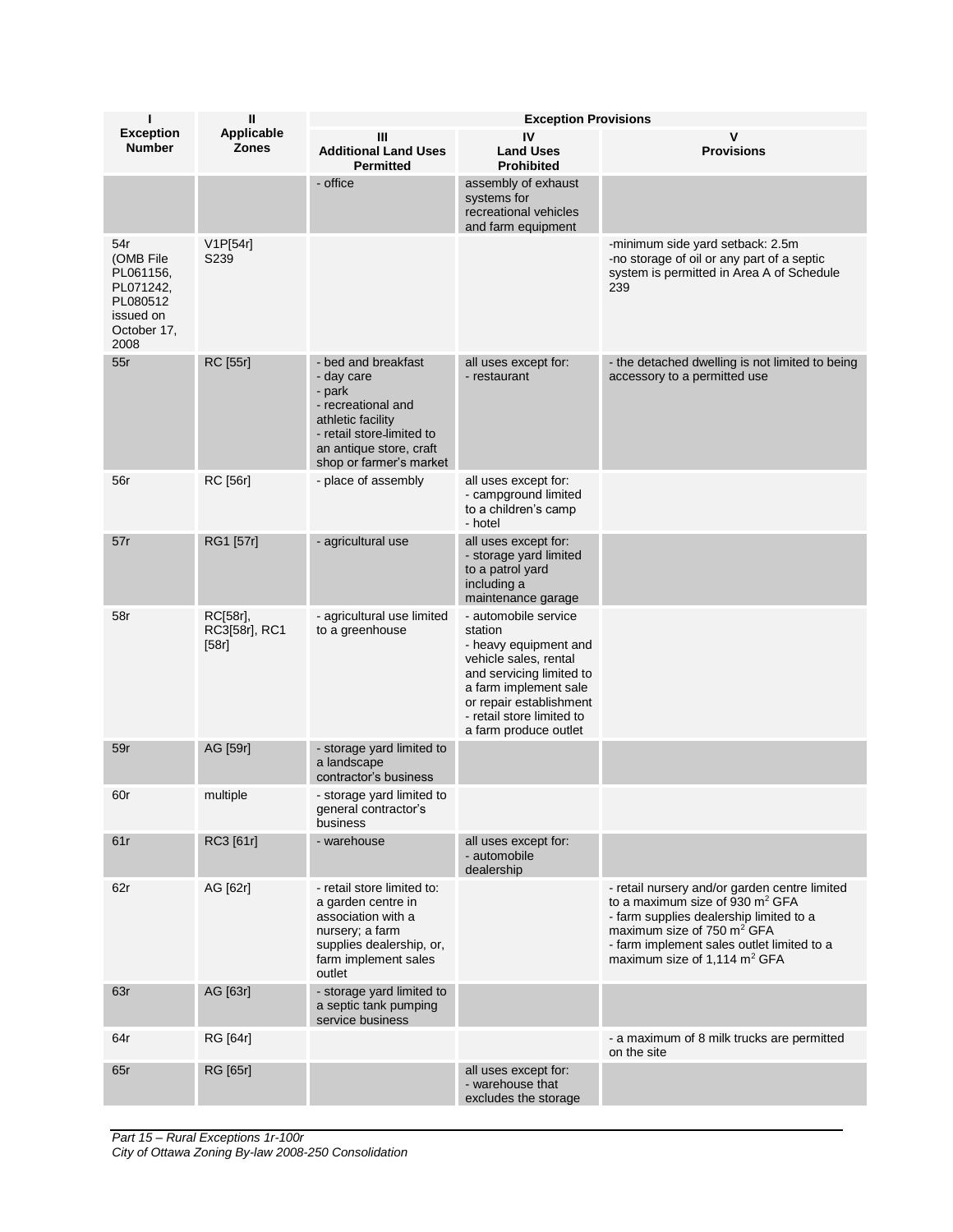| п                                                                           | <b>Exception Provisions</b> |                                                                                                                                                                                            |                                                                                                                                                                     |                                                                                                                                                                                                                                                                                     |
|-----------------------------------------------------------------------------|-----------------------------|--------------------------------------------------------------------------------------------------------------------------------------------------------------------------------------------|---------------------------------------------------------------------------------------------------------------------------------------------------------------------|-------------------------------------------------------------------------------------------------------------------------------------------------------------------------------------------------------------------------------------------------------------------------------------|
| <b>Exception</b><br><b>Number</b>                                           | Applicable<br><b>Zones</b>  | Ш<br><b>Additional Land Uses</b><br><b>Permitted</b>                                                                                                                                       | IV<br><b>Land Uses</b><br><b>Prohibited</b>                                                                                                                         | v<br><b>Provisions</b>                                                                                                                                                                                                                                                              |
|                                                                             |                             |                                                                                                                                                                                            | of bulk fuels or<br>chemicals                                                                                                                                       |                                                                                                                                                                                                                                                                                     |
| 66r<br>(By-law<br>2017-44)                                                  | RG1 [66r]                   | - accessory detached<br>dwelling                                                                                                                                                           |                                                                                                                                                                     | - Despite Section 54, the definition of a<br>storage yard does not include the storage of<br>motor vehicles, automobile salvage<br>operation, or scrap yard.<br>- any maintenance building that is part of the<br>storage yard is limited to a maximum size of<br>$200 \text{ m}^2$ |
| 67r                                                                         | RC2 [67r]                   | - retail store limited to a<br>gift shop that is<br>accessory to the<br>restaurant                                                                                                         | all uses except for:<br>- dwelling unit<br>- restaurant limited to<br>a tea room                                                                                    |                                                                                                                                                                                                                                                                                     |
| 68r                                                                         | RG1 [68r]                   | - detached dwelling not<br>limited to use by a<br>caretaker                                                                                                                                | all uses except for:<br>- warehouse                                                                                                                                 |                                                                                                                                                                                                                                                                                     |
| 69r                                                                         | RG [69r]                    | - dwelling unit not<br>limited to use by a<br>caretaker<br>- heavy industrial use is<br>limited to a sawmill<br>- retail use limited to<br>the sale of lumber and<br>construction products | all uses except for:<br>- light industrial use<br>limited to the<br>prefabrication of truss<br>rafters and steel<br>products and may<br>include machinery<br>repair |                                                                                                                                                                                                                                                                                     |
| 70r                                                                         | RH1 [70r]                   | - dwelling unit not<br>limited to use by a<br>caretaker                                                                                                                                    | all uses except for:<br>- heavy industrial use<br>limited to a concrete<br>form business                                                                            |                                                                                                                                                                                                                                                                                     |
| 71r                                                                         | <b>RC</b> [71r]             | - marine facility for boat<br>rentals                                                                                                                                                      | all uses except for:<br>- hotel limited to a<br>lodge and cabins                                                                                                    |                                                                                                                                                                                                                                                                                     |
| 72r                                                                         | RC2 [72r]                   | - storage yard limited to<br>a vehicle towing service<br>and temporary car<br>storage yard                                                                                                 | all uses except for:<br>- automobile service<br>station<br>- car wash                                                                                               |                                                                                                                                                                                                                                                                                     |
| 73r                                                                         | RG [73r]                    | - place of worship                                                                                                                                                                         |                                                                                                                                                                     |                                                                                                                                                                                                                                                                                     |
| 74r<br>(By-law<br>2015-281)<br>(By-law<br>2010-308)<br>(By-law<br>2010-197) | RG1 [74r]                   | - heavy industrial use<br>limited to a fuel storage<br>tank farm                                                                                                                           | all uses except for:<br>- automobile service<br>station<br>-gas bar<br>- restaurant                                                                                 | -a restaurant use is a permitted use, not a<br>conditional permitted use                                                                                                                                                                                                            |
| 75r                                                                         | AG2 [75r]                   |                                                                                                                                                                                            |                                                                                                                                                                     | - the environmental preserve and<br>educational area may include accessory<br>structures including a restaurant                                                                                                                                                                     |
| 76r                                                                         | RH [76r]                    |                                                                                                                                                                                            | all uses except for:<br>- heavy industrial use<br>limited to a grain<br>drying facility                                                                             |                                                                                                                                                                                                                                                                                     |
| 77r                                                                         | AG [77r]                    | - park                                                                                                                                                                                     |                                                                                                                                                                     | - the park is limited to sports fields<br>- minimum lot area 9.5 ha                                                                                                                                                                                                                 |
| 78r                                                                         | RG1 [78r]                   |                                                                                                                                                                                            | all uses except for:<br>- light industrial use<br>- warehouse                                                                                                       | - the both permitted uses are limited to the<br>manufacture and processing of and the<br>wholesale distribution of farm supplies<br>including only feeds, fertilizers and seeds<br>- minimum rear yard setback of 0 m                                                               |
| 79r                                                                         | RG3 [79r]                   | - retail store limited to<br>the sale of farm<br>supplies including<br>feeds, fertilizers, seeds,<br>farm implements,                                                                      | all RG3 land uses                                                                                                                                                   | - minimum internal side yard setback and<br>rear yard setback of 1.5 m                                                                                                                                                                                                              |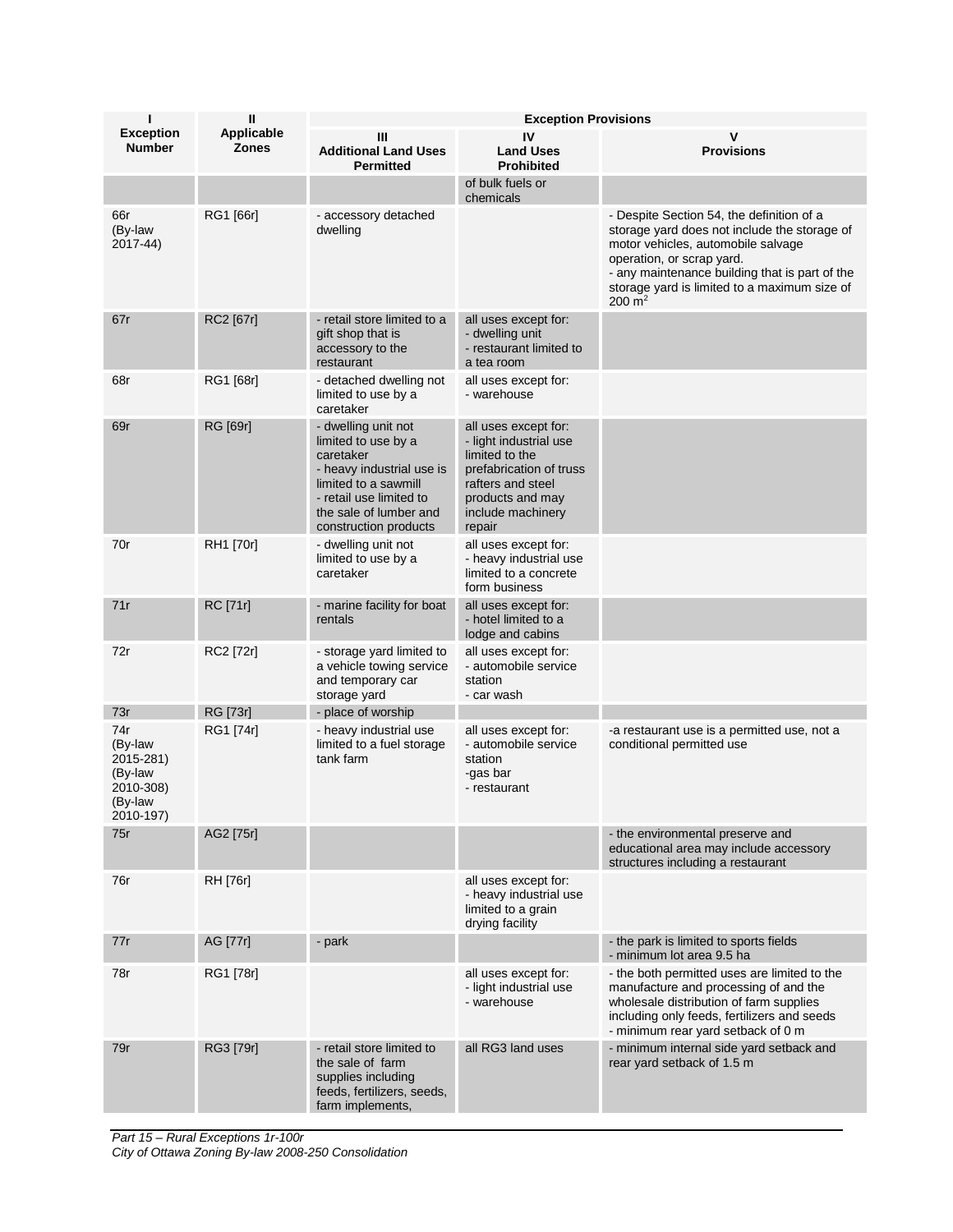| ı                                 | Ш                          | <b>Exception Provisions</b>                                                                                                                                                                                                                       |                                                                                                                                                                                                                                                                                                                                   |                                                                                                                                                                                                                                                                                                                                       |  |
|-----------------------------------|----------------------------|---------------------------------------------------------------------------------------------------------------------------------------------------------------------------------------------------------------------------------------------------|-----------------------------------------------------------------------------------------------------------------------------------------------------------------------------------------------------------------------------------------------------------------------------------------------------------------------------------|---------------------------------------------------------------------------------------------------------------------------------------------------------------------------------------------------------------------------------------------------------------------------------------------------------------------------------------|--|
| <b>Exception</b><br><b>Number</b> | Applicable<br><b>Zones</b> | Ш<br><b>Additional Land Uses</b><br><b>Permitted</b>                                                                                                                                                                                              | IV<br><b>Land Uses</b><br><b>Prohibited</b>                                                                                                                                                                                                                                                                                       | v<br><b>Provisions</b>                                                                                                                                                                                                                                                                                                                |  |
|                                   |                            | hardware, livestock and<br>pet supplies                                                                                                                                                                                                           |                                                                                                                                                                                                                                                                                                                                   |                                                                                                                                                                                                                                                                                                                                       |  |
| 80r                               | RG3 [80r]                  |                                                                                                                                                                                                                                                   | all uses except for:<br>- warehouse limited to<br>the storage of<br>commercial farm<br>vehicles                                                                                                                                                                                                                                   |                                                                                                                                                                                                                                                                                                                                       |  |
| 81r<br>(By-law<br>2015-190)       | RC2 [81r]                  |                                                                                                                                                                                                                                                   | all uses except for:<br>-animal care<br>establishment<br>- animal hospital                                                                                                                                                                                                                                                        |                                                                                                                                                                                                                                                                                                                                       |  |
| 82r                               | RC [82r]                   | - convenience store                                                                                                                                                                                                                               | all uses except for:<br>- automobile service<br>station                                                                                                                                                                                                                                                                           |                                                                                                                                                                                                                                                                                                                                       |  |
| 83r                               | RC4 [83r]                  | - accessory detached<br>dwelling                                                                                                                                                                                                                  | all uses except for:<br>- kennel including<br>training facilities for a<br>professional guide dog<br>school                                                                                                                                                                                                                       |                                                                                                                                                                                                                                                                                                                                       |  |
| 84r<br>(By-law<br>2015-190)       | RC4 [84r]                  | - bed and breakfast                                                                                                                                                                                                                               | all uses except for:<br>-animal care<br>establishment<br>- animal hospital<br>- artist studio<br>- accessory detached<br>dwelling<br>- accessory dwelling<br>unit<br>- restaurant limited to<br>a tearoom<br>- retail store limited to<br>an antique store, arts<br>and craft store, farm<br>implement dealer or<br>garden centre |                                                                                                                                                                                                                                                                                                                                       |  |
| 85r                               | RG1 [85r]                  | - accessory detached<br>dwelling                                                                                                                                                                                                                  | all uses except for:<br>- light industrial use<br>limited to a<br>contractor's shop and<br>electro-mechanical<br>equipment sale and<br>service                                                                                                                                                                                    |                                                                                                                                                                                                                                                                                                                                       |  |
| 86r                               | RC4 [86r]                  | - funeral home                                                                                                                                                                                                                                    | all other uses                                                                                                                                                                                                                                                                                                                    |                                                                                                                                                                                                                                                                                                                                       |  |
| 87r                               | RC4 [87r]-h                | - environmental<br>preserve and education<br>area<br>- equestrian<br>establishment<br>- forestry use<br>- golf course<br>- park<br>- place of assembly<br>- retail store limited to a<br>flea market<br>- sports arena limited to<br>a race track | all uses except for:<br>- amusement park<br>- campground                                                                                                                                                                                                                                                                          | - the parking requirement for outdoor sales<br>areas is the same as for indoors<br>- the holding symbol applies only to the<br>permitted use retail store<br>- the holding symbol may only be removed<br>by amendment to this by-law upon<br>compliance with the following:<br>i) approval is secured for road access to<br>highway 7 |  |
| 88r                               | RC [88r]                   |                                                                                                                                                                                                                                                   | all uses except for:<br>- storage yard limited<br>to a towing business<br>that includes the<br>storage and sale of<br>automotive parts and<br>vehicle storage                                                                                                                                                                     |                                                                                                                                                                                                                                                                                                                                       |  |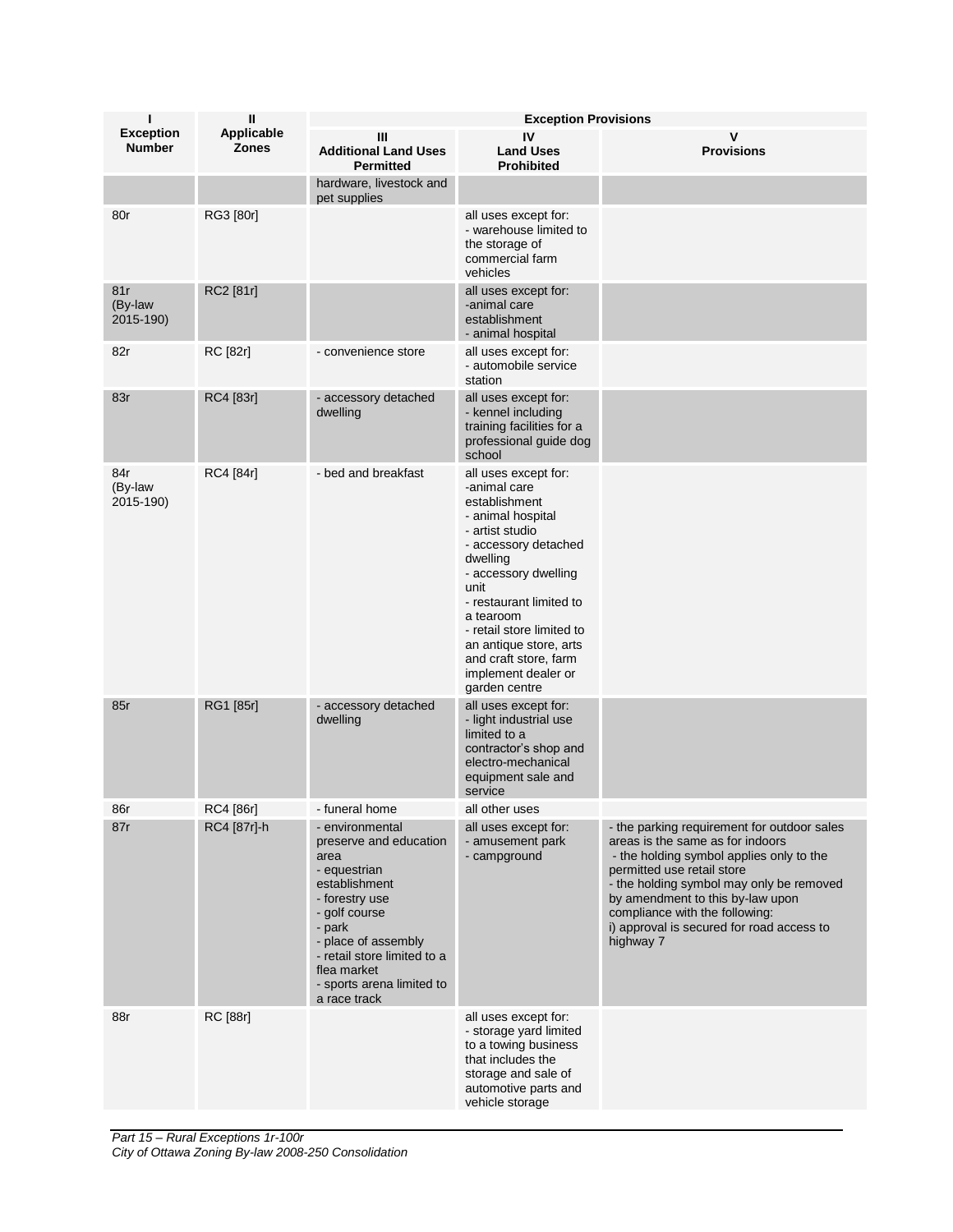| п                                 | $\mathbf{I}$                      | <b>Exception Provisions</b>                                                                                                                                                                                                                                                                                                                        |                                                                                                                                                                                                                                         |                                                                                                |  |
|-----------------------------------|-----------------------------------|----------------------------------------------------------------------------------------------------------------------------------------------------------------------------------------------------------------------------------------------------------------------------------------------------------------------------------------------------|-----------------------------------------------------------------------------------------------------------------------------------------------------------------------------------------------------------------------------------------|------------------------------------------------------------------------------------------------|--|
| <b>Exception</b><br><b>Number</b> | <b>Applicable</b><br><b>Zones</b> | Ш<br><b>Additional Land Uses</b><br><b>Permitted</b>                                                                                                                                                                                                                                                                                               | IV<br><b>Land Uses</b><br><b>Prohibited</b>                                                                                                                                                                                             | <b>Provisions</b>                                                                              |  |
| 89r                               | RG1 [89r]                         |                                                                                                                                                                                                                                                                                                                                                    | all uses except for:<br>- storage yard limited<br>to a salvage yard                                                                                                                                                                     |                                                                                                |  |
| 90r                               | RC3 [90r]                         | - agricultural use limited<br>to a greenhouse or<br>nursery<br>- storage yard limited to<br>a landscaping business                                                                                                                                                                                                                                 | all uses except for:<br>- retail store limited to<br>a farm produce outlet,<br>garden centre or farm<br>implement dealership                                                                                                            | - only one of the permitted uses is allowed at<br>one time                                     |  |
| 91r                               | RG [91r]                          | - restaurant<br>- accessory wholesale<br>sales                                                                                                                                                                                                                                                                                                     |                                                                                                                                                                                                                                         |                                                                                                |  |
| 92r                               | RC [92r]                          | - retail store                                                                                                                                                                                                                                                                                                                                     | all other uses                                                                                                                                                                                                                          |                                                                                                |  |
| 93r                               | RG1 [93r]                         | - accessory detached<br>dwelling<br>- retail store<br>accessory to a<br>permitted use                                                                                                                                                                                                                                                              |                                                                                                                                                                                                                                         |                                                                                                |  |
| 94r<br>(By-law<br>2015-190)       | RC3 [94r]                         | - agricultural use limited<br>to a greenhouse or<br>nursery<br>- accessory detached<br>dwelling or accessory<br>dwelling unit<br>- forestry use including<br>sale of fire wood from<br>off site<br>- retail store limited to a<br>farm produce outlet or<br>farm implement<br>dealership<br>- storage yard limited<br>to a landscaping<br>business | all uses except for:<br>-animal care<br>establishment<br>- animal hospital                                                                                                                                                              |                                                                                                |  |
| 95r                               | RC [95r]                          | - light industrial use<br>limited to a welding<br>shop                                                                                                                                                                                                                                                                                             | all uses except for:<br>- accessory detached<br>dwelling<br>- heavy equipment and<br>vehicles sales, rental<br>and servicing limited to<br>farm equipment repair<br>shop<br>- retail store limited to<br>a farm implement<br>dealership |                                                                                                |  |
| 96r                               | RG1 [96r]                         | - detached dwelling                                                                                                                                                                                                                                                                                                                                | all uses except for:<br>- light industrial use<br>limited to a cabinet<br>making business or<br>canoe manufacturing<br>and accessory sales<br>and rental<br>- warehouse limited to<br>an art framing<br>wholesale use                   | - permitted use of dwelling unit is not limited<br>to a caretaker                              |  |
| 97r                               | RC3 [97r]                         |                                                                                                                                                                                                                                                                                                                                                    | all uses except for:<br>- retail store limited to<br>a garden centre                                                                                                                                                                    |                                                                                                |  |
| 98r                               | RG1 [98r]                         | - mobile home<br>- detached dwelling                                                                                                                                                                                                                                                                                                               | all uses except for:<br>- storage yard limited<br>to a salvage yard                                                                                                                                                                     | - the mobile home or detached dwelling may<br>only be used for a security guard or<br>watchman |  |
| 99r                               | RG1 [99r]                         | - detached dwelling                                                                                                                                                                                                                                                                                                                                | all uses except for:<br>- storage yard limited<br>to a salvage yard                                                                                                                                                                     |                                                                                                |  |